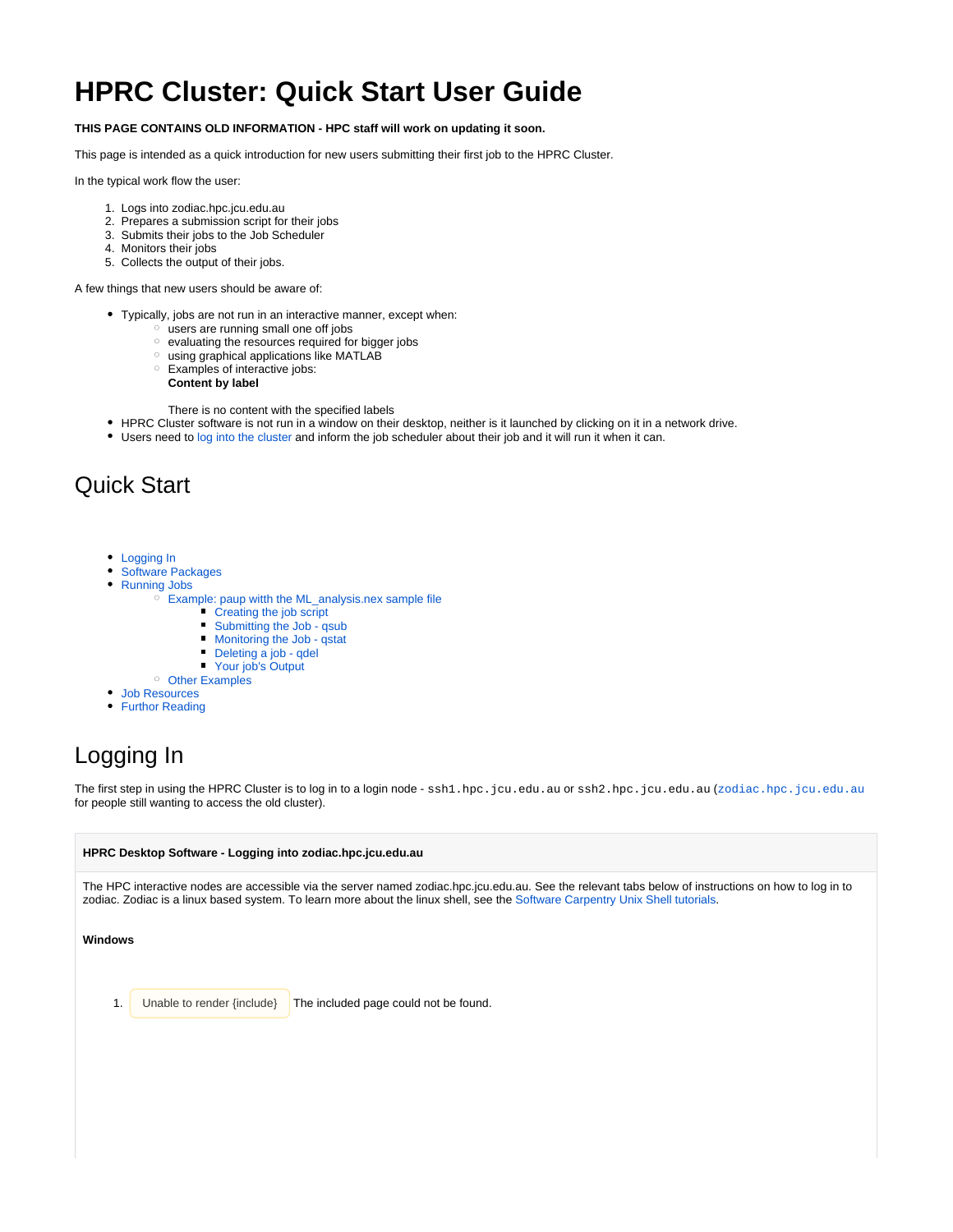2. Starting PuTTY will show this window:

| PuTTY Configuration<br>Category:                                                                                                                                                       |                                                                                                                                                                                                                             | $\mathbf{z}$                           |
|----------------------------------------------------------------------------------------------------------------------------------------------------------------------------------------|-----------------------------------------------------------------------------------------------------------------------------------------------------------------------------------------------------------------------------|----------------------------------------|
| ⊟- Session                                                                                                                                                                             | Basic options for your PuTTY session                                                                                                                                                                                        |                                        |
| <b>Logging</b><br>⊟ Terminal<br>Keyboard<br>i Bell<br><b>Eeatures</b><br>⊟ Window<br>- Appearance<br>- Behaviour<br>- Translation<br>Selection<br>- Colours<br>⊟-Connection<br>l… Data | Specify the destination you want to connect to<br>Host Name (or IP address)<br>Connection type:<br>© Raw ∴ ⊙ Telnet ← Rlogin ⊙ SSH<br>Load, save or delete a stored session<br>Saved Sessions<br>Default Settings<br>▲<br>Ξ | Port<br>22<br>◯ Serial<br>Load<br>Save |
| l⊶ Telnet<br>l… Rlogin<br>中·SSH<br><b>E.</b> Serial<br>About                                                                                                                           | Close window on exit:<br>◯ Never<br>O Only on clean exit<br>Always<br>Open                                                                                                                                                  | <b>Delete</b><br>Cancel                |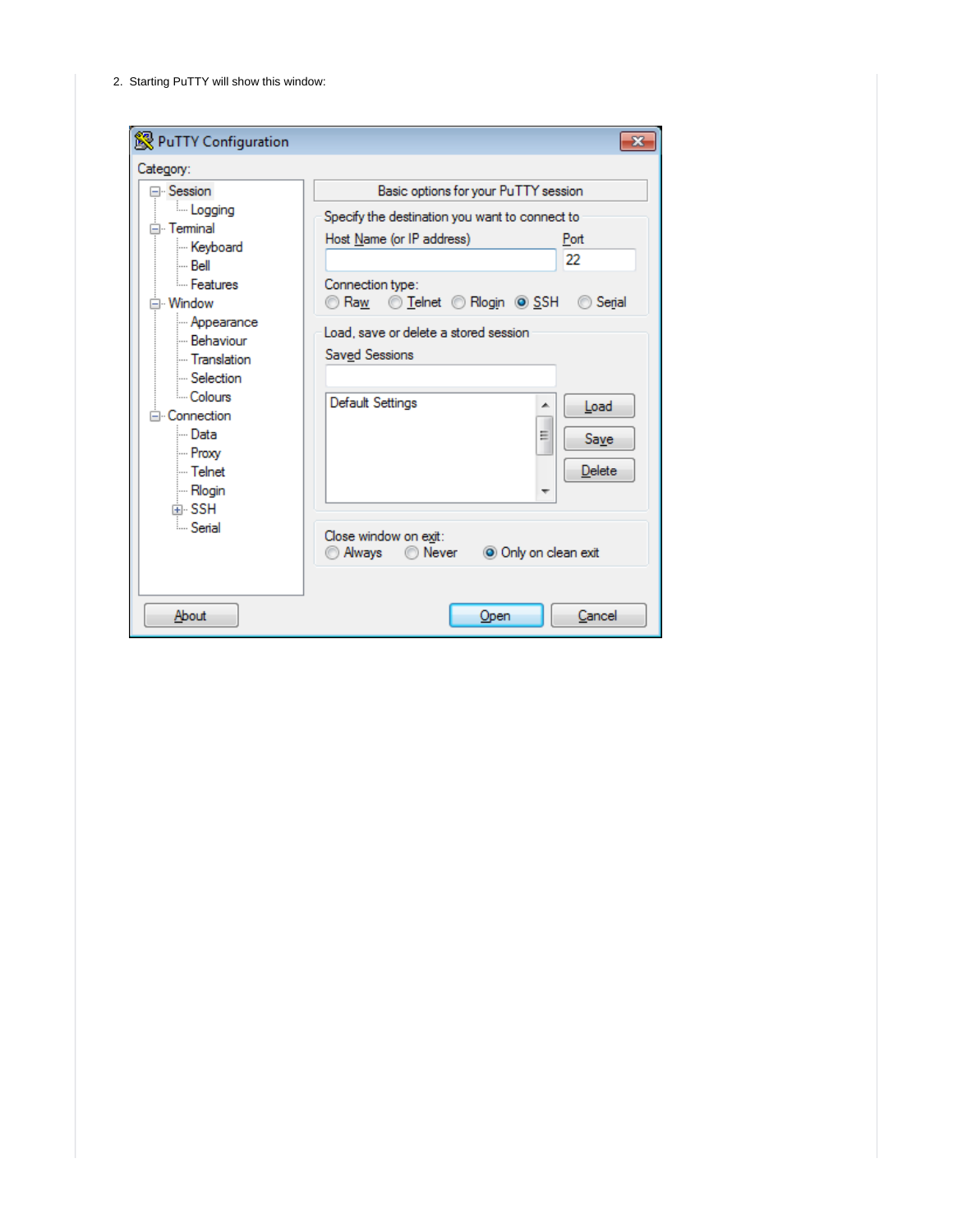3. Enter the hostname (zodiac.hpc.jcu.edu.au) and the port 8822

| PuTTY Configuration                                                                                                                                                                                                                                                                        | -23                                                                                                                                                                                                                                                                                                                                                                                                                     |
|--------------------------------------------------------------------------------------------------------------------------------------------------------------------------------------------------------------------------------------------------------------------------------------------|-------------------------------------------------------------------------------------------------------------------------------------------------------------------------------------------------------------------------------------------------------------------------------------------------------------------------------------------------------------------------------------------------------------------------|
| Category:<br>⊟- Session<br><b>Logging</b><br>⊟ Teminal<br>Keyboard<br>i… Bell<br>- Features<br>⊟ Window<br>- Appearance<br>- Behaviour<br>- Translation<br>Selection<br><sup>⊟</sup> Colours<br>⊟ Connection<br>l… Data<br>l… Proxv<br>l… Telnet<br><b>Mogin</b><br>中·SSH<br><b>Serial</b> | Basic options for your PuTTY session<br>Specify the destination you want to connect to<br>Host Name (or IP address)<br>Port<br>8822<br>zodiac.hpc.jcu.edu.au<br>Connection type:<br>◯ Telnet ◯ Rlogin   SSH<br>Raw<br>Serial<br>Load, save or delete a stored session<br>Saved Sessions<br>Default Settings<br>Load<br>┻<br>Ξ<br>Save<br>Delete<br>Close window on exit:<br>O Only on clean exit<br>@ Always<br>◯ Never |
| About                                                                                                                                                                                                                                                                                      | Cancel<br>Open                                                                                                                                                                                                                                                                                                                                                                                                          |

The default port for ssh is port 22, which you can use if you are accessing the cluster from on campus, however if you are accessing it from off campus you need to use port 8822.

4. Then you will be prompted for your username and password, use your standard JCU credentials (username and password)

| zodiac.hpc.jcu.edu.au - PuTTY | $ -$<br>$-x$             |
|-------------------------------|--------------------------|
| login as:                     |                          |
|                               |                          |
|                               |                          |
|                               |                          |
|                               |                          |
|                               |                          |
|                               |                          |
|                               |                          |
|                               |                          |
|                               |                          |
|                               |                          |
|                               |                          |
|                               |                          |
|                               |                          |
|                               |                          |
|                               |                          |
|                               | $\overline{\phantom{a}}$ |

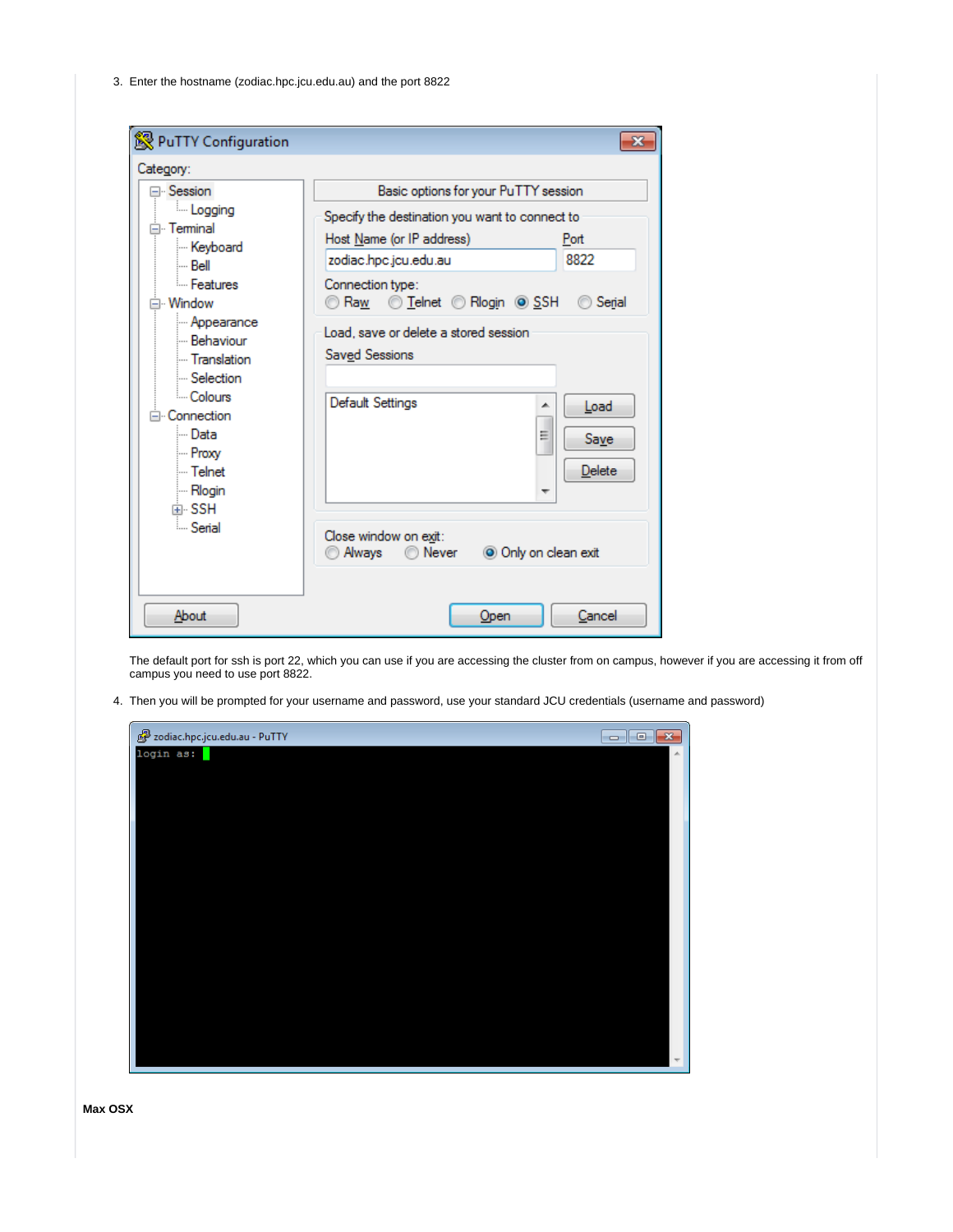| <b>FAVORITES</b><br>AirDrop | <b>@</b> Thunderbird<br>@ Time Machine<br>the TimeTrackerProfessional                                            | C DigitalColor Meter<br><b>BU Disk Utility</b><br>Grab<br>P.                                          |                                                                                                          |
|-----------------------------|------------------------------------------------------------------------------------------------------------------|-------------------------------------------------------------------------------------------------------|----------------------------------------------------------------------------------------------------------|
| <b>Desktop</b>              | <b>P</b><br>Twitter                                                                                              | Grapher                                                                                               | Name Terminal                                                                                            |
| A Applications<br>Documents | <b>Utilities</b><br>Vagrant                                                                                      | <b>Keychain Access</b><br>Migration Assistant                                                         | Kind Application<br>Size 8.9 MB                                                                          |
| Downloads                   | VirtualBox                                                                                                       | System Information                                                                                    | Created 25 August 2013 3:08 pm<br>Modified 25 August 2013 3:08 pm                                        |
| <b>Movies</b>               | A<br><b>VLC</b><br>Wondersharper Compact >                                                                       | <b>Terminal</b><br>i VoiceOver Utility                                                                | Last opened 25 August 2013 3:08 pm                                                                       |
| Music                       | Wondershare PDF Editor                                                                                           | Wish 8.5                                                                                              | Version 2.4                                                                                              |
| <b>O</b> Pictures           | <b>El Wunderlist</b>                                                                                             | X XQuartz                                                                                             |                                                                                                          |
|                             | Macintosh HD > Applications > All Utilities > E Terminal                                                         |                                                                                                       |                                                                                                          |
|                             | 2. In the Terminal window run the ssh command: ssh <username>@zodiac.jcu.edu.au</username>                       | 1 of 25 selected, 703.2 GB available<br>$\textcircled{r}$ cpmeb - cpmeb@C02G9022DHJW: ~ - ssh - 80×24 | (add -p 8822 if you are connecting from outside the JCU network) and you will be asked for your password |
| $\bullet$ $\circ$ $\circ$   | 15:40 cpmeb@C02G9022DHJW:~ \$ ssh cpmeb@zodiac.hpc.jcu.edu.au -p 8822<br>cpmeb@zodiac.hpc.jcu.edu.au's password: |                                                                                                       |                                                                                                          |
|                             |                                                                                                                  |                                                                                                       |                                                                                                          |
|                             |                                                                                                                  |                                                                                                       |                                                                                                          |
|                             |                                                                                                                  |                                                                                                       |                                                                                                          |
|                             | 3. You are now logged in to the HPC interactive node.                                                            |                                                                                                       |                                                                                                          |
|                             |                                                                                                                  |                                                                                                       |                                                                                                          |

# <span id="page-3-0"></span>Software Packages

The HPRC Cluster uses environment modules to manage the available software packages. This allows multiple versions of the same software to be installed without interfearing with each other. To enable the environment module system the following command needs to be executed on the command line:

-bash-4.1\$ source /etc/profile.d/modules.sh

The software that is available on the HPRC clusted is listed here: [HPRC User Software](https://secure.jcu.edu.au/confluence/display/Public/HPRC+User+Software). Alternately you can query the software available on the cluster with the following commands:

| Command      | Result                                                                                                       |
|--------------|--------------------------------------------------------------------------------------------------------------|
| module avail | A list of available software is displayed                                                                    |
|              | module help <software>   Version number and brief synopsis is displayed for <software></software></software> |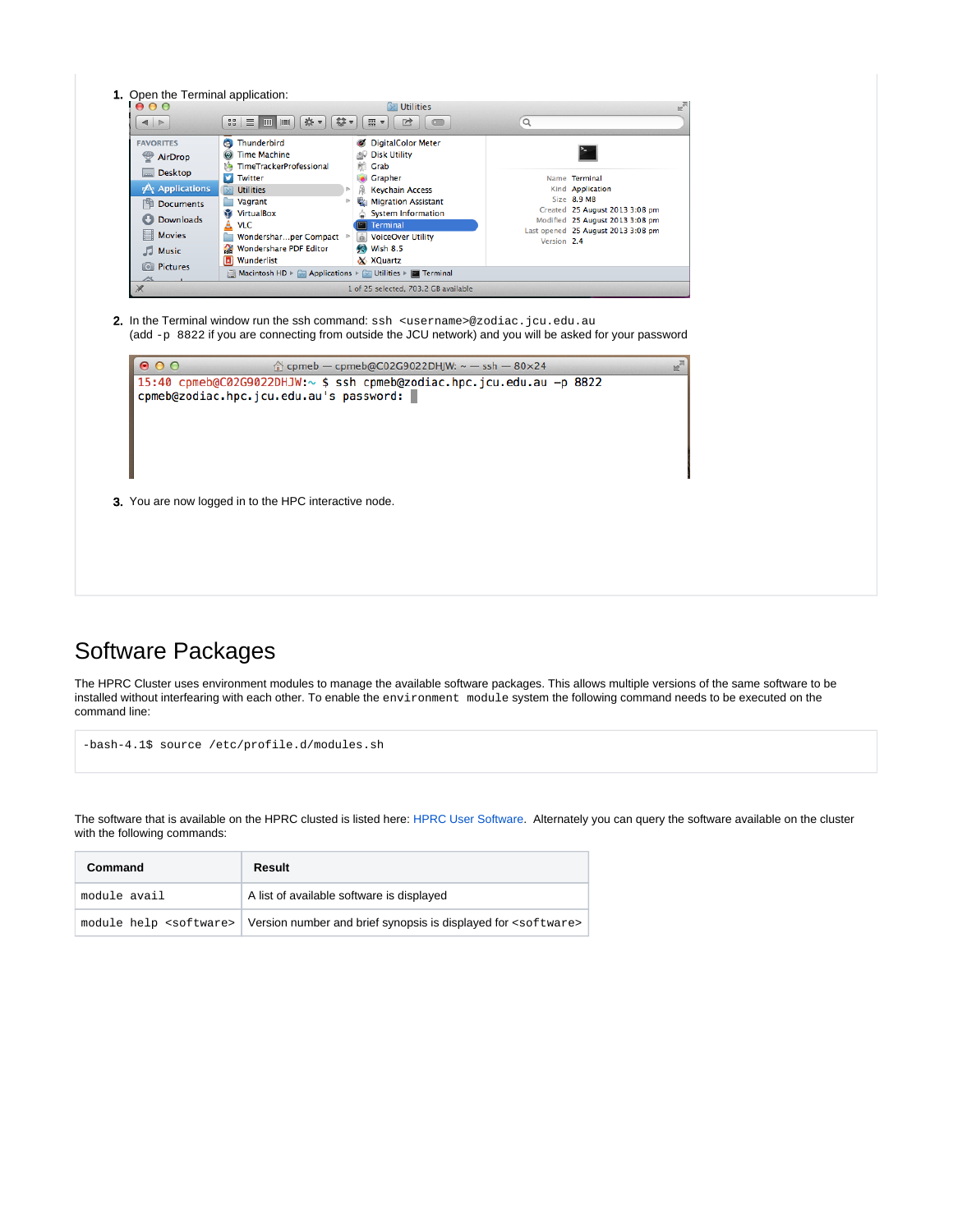| MPInside/3.5.1<br>$mpich2-x86_64$<br>compiler/gcc-4.4.5 module-cvs<br>modules<br>null<br>perfcatcher<br>module-info<br>chkfeature<br>dot<br>$mpi/intel-4.0$<br>mpt/2.05<br>perfboost<br>use.own<br>compat-openmpi-x86_64 openmpi-x86_64<br>$4t$ i $2$<br>blast/2.2.23<br>hdf5<br>crimap_Monsanto<br>migrate<br>picard-tools<br>$/3.6$ (default)<br>tmap/1.1<br><b>BEDTools</b><br>$blast/2.2.29$ (default)<br>dx<br>hmmer<br>tmhmm<br>mira<br>proj<br><b>EMBOSS</b><br>bowtie<br>elph<br>ima2<br>modeltest<br>pvm<br>topali<br>GMT<br>$bwa/0.7.4$ (default)<br>enmtools<br>jags<br>r8s<br>towhee<br>molphy<br>caftools<br>fasta<br>Macaulay2<br>java<br>rainbowcrack<br>mpich2<br>towhee-openmpi<br>Python/2.7<br>fastme<br>cap3<br>jcusmart<br>mrbayes<br>rpfits<br>trans-abyss<br>$R/2.15.1$ (default)<br>carthagene/1.2.2(default) ffmpeg<br>jmodeltest<br>mrmodeltest<br>ruby/1.9.3<br>tree-puzzle<br>R/3.0.0<br>carthagene/1.3.beta<br>fftw2<br>lagan<br>ruby/2.0.0<br>msbayes<br>trinityrnaseq<br>casacore<br>fftw3<br>lamarc<br>abyss<br>samtools<br>udunits<br>ncar<br>cernlib<br>ariadne<br>garli<br>lapack<br>netcdf<br>scalapack<br>udunits2<br>arlequin<br>cfitsio<br>gdal<br>$\text{libyaml}/0.1.4$<br>netphos<br>velvet<br>scipy<br>chlorop<br>glimmer<br>matlab/2008b<br>asap<br>seadas/6.2<br>wcslib<br>numpy<br>matlab/2012a<br>atlas<br>clipper<br>glpk<br>wise2<br>oases<br>sea<br>clustalw<br>matlab/2012b<br>bayesass<br>gmp<br>wwatch3<br>octave<br>signalp<br>beagle<br>cluster<br>gnu/4.1.2<br>matlab/2013a(default)<br>openbugs<br>sprng<br>yasm<br>beast<br>cns<br>gnu/4.4.0<br>maxent<br>openjdk<br>ssaha2<br>zonation<br>coils<br>$beast-1.5.4$<br>maxima<br>gnuplot<br>openmpi<br>stacks<br>merlin<br>bfast<br>colony2<br>grass<br>structure<br>pari<br>consel<br>migrate/3.2.15<br>blacs<br>gromacs | -bash-4.1\$ module avail |  |  |
|-----------------------------------------------------------------------------------------------------------------------------------------------------------------------------------------------------------------------------------------------------------------------------------------------------------------------------------------------------------------------------------------------------------------------------------------------------------------------------------------------------------------------------------------------------------------------------------------------------------------------------------------------------------------------------------------------------------------------------------------------------------------------------------------------------------------------------------------------------------------------------------------------------------------------------------------------------------------------------------------------------------------------------------------------------------------------------------------------------------------------------------------------------------------------------------------------------------------------------------------------------------------------------------------------------------------------------------------------------------------------------------------------------------------------------------------------------------------------------------------------------------------------------------------------------------------------------------------------------------------------------------------------------------------------------------------------------------------------------------------------------------------------------------------------------------------------------------|--------------------------|--|--|
|                                                                                                                                                                                                                                                                                                                                                                                                                                                                                                                                                                                                                                                                                                                                                                                                                                                                                                                                                                                                                                                                                                                                                                                                                                                                                                                                                                                                                                                                                                                                                                                                                                                                                                                                                                                                                                   |                          |  |  |
|                                                                                                                                                                                                                                                                                                                                                                                                                                                                                                                                                                                                                                                                                                                                                                                                                                                                                                                                                                                                                                                                                                                                                                                                                                                                                                                                                                                                                                                                                                                                                                                                                                                                                                                                                                                                                                   |                          |  |  |
|                                                                                                                                                                                                                                                                                                                                                                                                                                                                                                                                                                                                                                                                                                                                                                                                                                                                                                                                                                                                                                                                                                                                                                                                                                                                                                                                                                                                                                                                                                                                                                                                                                                                                                                                                                                                                                   |                          |  |  |
|                                                                                                                                                                                                                                                                                                                                                                                                                                                                                                                                                                                                                                                                                                                                                                                                                                                                                                                                                                                                                                                                                                                                                                                                                                                                                                                                                                                                                                                                                                                                                                                                                                                                                                                                                                                                                                   |                          |  |  |
|                                                                                                                                                                                                                                                                                                                                                                                                                                                                                                                                                                                                                                                                                                                                                                                                                                                                                                                                                                                                                                                                                                                                                                                                                                                                                                                                                                                                                                                                                                                                                                                                                                                                                                                                                                                                                                   |                          |  |  |
|                                                                                                                                                                                                                                                                                                                                                                                                                                                                                                                                                                                                                                                                                                                                                                                                                                                                                                                                                                                                                                                                                                                                                                                                                                                                                                                                                                                                                                                                                                                                                                                                                                                                                                                                                                                                                                   |                          |  |  |
|                                                                                                                                                                                                                                                                                                                                                                                                                                                                                                                                                                                                                                                                                                                                                                                                                                                                                                                                                                                                                                                                                                                                                                                                                                                                                                                                                                                                                                                                                                                                                                                                                                                                                                                                                                                                                                   |                          |  |  |
|                                                                                                                                                                                                                                                                                                                                                                                                                                                                                                                                                                                                                                                                                                                                                                                                                                                                                                                                                                                                                                                                                                                                                                                                                                                                                                                                                                                                                                                                                                                                                                                                                                                                                                                                                                                                                                   |                          |  |  |
|                                                                                                                                                                                                                                                                                                                                                                                                                                                                                                                                                                                                                                                                                                                                                                                                                                                                                                                                                                                                                                                                                                                                                                                                                                                                                                                                                                                                                                                                                                                                                                                                                                                                                                                                                                                                                                   |                          |  |  |
|                                                                                                                                                                                                                                                                                                                                                                                                                                                                                                                                                                                                                                                                                                                                                                                                                                                                                                                                                                                                                                                                                                                                                                                                                                                                                                                                                                                                                                                                                                                                                                                                                                                                                                                                                                                                                                   |                          |  |  |
|                                                                                                                                                                                                                                                                                                                                                                                                                                                                                                                                                                                                                                                                                                                                                                                                                                                                                                                                                                                                                                                                                                                                                                                                                                                                                                                                                                                                                                                                                                                                                                                                                                                                                                                                                                                                                                   |                          |  |  |
|                                                                                                                                                                                                                                                                                                                                                                                                                                                                                                                                                                                                                                                                                                                                                                                                                                                                                                                                                                                                                                                                                                                                                                                                                                                                                                                                                                                                                                                                                                                                                                                                                                                                                                                                                                                                                                   |                          |  |  |
|                                                                                                                                                                                                                                                                                                                                                                                                                                                                                                                                                                                                                                                                                                                                                                                                                                                                                                                                                                                                                                                                                                                                                                                                                                                                                                                                                                                                                                                                                                                                                                                                                                                                                                                                                                                                                                   |                          |  |  |
|                                                                                                                                                                                                                                                                                                                                                                                                                                                                                                                                                                                                                                                                                                                                                                                                                                                                                                                                                                                                                                                                                                                                                                                                                                                                                                                                                                                                                                                                                                                                                                                                                                                                                                                                                                                                                                   |                          |  |  |
|                                                                                                                                                                                                                                                                                                                                                                                                                                                                                                                                                                                                                                                                                                                                                                                                                                                                                                                                                                                                                                                                                                                                                                                                                                                                                                                                                                                                                                                                                                                                                                                                                                                                                                                                                                                                                                   |                          |  |  |
|                                                                                                                                                                                                                                                                                                                                                                                                                                                                                                                                                                                                                                                                                                                                                                                                                                                                                                                                                                                                                                                                                                                                                                                                                                                                                                                                                                                                                                                                                                                                                                                                                                                                                                                                                                                                                                   |                          |  |  |
|                                                                                                                                                                                                                                                                                                                                                                                                                                                                                                                                                                                                                                                                                                                                                                                                                                                                                                                                                                                                                                                                                                                                                                                                                                                                                                                                                                                                                                                                                                                                                                                                                                                                                                                                                                                                                                   |                          |  |  |
|                                                                                                                                                                                                                                                                                                                                                                                                                                                                                                                                                                                                                                                                                                                                                                                                                                                                                                                                                                                                                                                                                                                                                                                                                                                                                                                                                                                                                                                                                                                                                                                                                                                                                                                                                                                                                                   |                          |  |  |
|                                                                                                                                                                                                                                                                                                                                                                                                                                                                                                                                                                                                                                                                                                                                                                                                                                                                                                                                                                                                                                                                                                                                                                                                                                                                                                                                                                                                                                                                                                                                                                                                                                                                                                                                                                                                                                   |                          |  |  |
|                                                                                                                                                                                                                                                                                                                                                                                                                                                                                                                                                                                                                                                                                                                                                                                                                                                                                                                                                                                                                                                                                                                                                                                                                                                                                                                                                                                                                                                                                                                                                                                                                                                                                                                                                                                                                                   |                          |  |  |
|                                                                                                                                                                                                                                                                                                                                                                                                                                                                                                                                                                                                                                                                                                                                                                                                                                                                                                                                                                                                                                                                                                                                                                                                                                                                                                                                                                                                                                                                                                                                                                                                                                                                                                                                                                                                                                   |                          |  |  |
|                                                                                                                                                                                                                                                                                                                                                                                                                                                                                                                                                                                                                                                                                                                                                                                                                                                                                                                                                                                                                                                                                                                                                                                                                                                                                                                                                                                                                                                                                                                                                                                                                                                                                                                                                                                                                                   |                          |  |  |
|                                                                                                                                                                                                                                                                                                                                                                                                                                                                                                                                                                                                                                                                                                                                                                                                                                                                                                                                                                                                                                                                                                                                                                                                                                                                                                                                                                                                                                                                                                                                                                                                                                                                                                                                                                                                                                   |                          |  |  |
|                                                                                                                                                                                                                                                                                                                                                                                                                                                                                                                                                                                                                                                                                                                                                                                                                                                                                                                                                                                                                                                                                                                                                                                                                                                                                                                                                                                                                                                                                                                                                                                                                                                                                                                                                                                                                                   |                          |  |  |
|                                                                                                                                                                                                                                                                                                                                                                                                                                                                                                                                                                                                                                                                                                                                                                                                                                                                                                                                                                                                                                                                                                                                                                                                                                                                                                                                                                                                                                                                                                                                                                                                                                                                                                                                                                                                                                   |                          |  |  |
|                                                                                                                                                                                                                                                                                                                                                                                                                                                                                                                                                                                                                                                                                                                                                                                                                                                                                                                                                                                                                                                                                                                                                                                                                                                                                                                                                                                                                                                                                                                                                                                                                                                                                                                                                                                                                                   |                          |  |  |
|                                                                                                                                                                                                                                                                                                                                                                                                                                                                                                                                                                                                                                                                                                                                                                                                                                                                                                                                                                                                                                                                                                                                                                                                                                                                                                                                                                                                                                                                                                                                                                                                                                                                                                                                                                                                                                   |                          |  |  |
|                                                                                                                                                                                                                                                                                                                                                                                                                                                                                                                                                                                                                                                                                                                                                                                                                                                                                                                                                                                                                                                                                                                                                                                                                                                                                                                                                                                                                                                                                                                                                                                                                                                                                                                                                                                                                                   |                          |  |  |
|                                                                                                                                                                                                                                                                                                                                                                                                                                                                                                                                                                                                                                                                                                                                                                                                                                                                                                                                                                                                                                                                                                                                                                                                                                                                                                                                                                                                                                                                                                                                                                                                                                                                                                                                                                                                                                   |                          |  |  |
|                                                                                                                                                                                                                                                                                                                                                                                                                                                                                                                                                                                                                                                                                                                                                                                                                                                                                                                                                                                                                                                                                                                                                                                                                                                                                                                                                                                                                                                                                                                                                                                                                                                                                                                                                                                                                                   |                          |  |  |
|                                                                                                                                                                                                                                                                                                                                                                                                                                                                                                                                                                                                                                                                                                                                                                                                                                                                                                                                                                                                                                                                                                                                                                                                                                                                                                                                                                                                                                                                                                                                                                                                                                                                                                                                                                                                                                   |                          |  |  |
|                                                                                                                                                                                                                                                                                                                                                                                                                                                                                                                                                                                                                                                                                                                                                                                                                                                                                                                                                                                                                                                                                                                                                                                                                                                                                                                                                                                                                                                                                                                                                                                                                                                                                                                                                                                                                                   |                          |  |  |
|                                                                                                                                                                                                                                                                                                                                                                                                                                                                                                                                                                                                                                                                                                                                                                                                                                                                                                                                                                                                                                                                                                                                                                                                                                                                                                                                                                                                                                                                                                                                                                                                                                                                                                                                                                                                                                   |                          |  |  |
|                                                                                                                                                                                                                                                                                                                                                                                                                                                                                                                                                                                                                                                                                                                                                                                                                                                                                                                                                                                                                                                                                                                                                                                                                                                                                                                                                                                                                                                                                                                                                                                                                                                                                                                                                                                                                                   |                          |  |  |
|                                                                                                                                                                                                                                                                                                                                                                                                                                                                                                                                                                                                                                                                                                                                                                                                                                                                                                                                                                                                                                                                                                                                                                                                                                                                                                                                                                                                                                                                                                                                                                                                                                                                                                                                                                                                                                   |                          |  |  |
|                                                                                                                                                                                                                                                                                                                                                                                                                                                                                                                                                                                                                                                                                                                                                                                                                                                                                                                                                                                                                                                                                                                                                                                                                                                                                                                                                                                                                                                                                                                                                                                                                                                                                                                                                                                                                                   |                          |  |  |
|                                                                                                                                                                                                                                                                                                                                                                                                                                                                                                                                                                                                                                                                                                                                                                                                                                                                                                                                                                                                                                                                                                                                                                                                                                                                                                                                                                                                                                                                                                                                                                                                                                                                                                                                                                                                                                   |                          |  |  |
|                                                                                                                                                                                                                                                                                                                                                                                                                                                                                                                                                                                                                                                                                                                                                                                                                                                                                                                                                                                                                                                                                                                                                                                                                                                                                                                                                                                                                                                                                                                                                                                                                                                                                                                                                                                                                                   |                          |  |  |
|                                                                                                                                                                                                                                                                                                                                                                                                                                                                                                                                                                                                                                                                                                                                                                                                                                                                                                                                                                                                                                                                                                                                                                                                                                                                                                                                                                                                                                                                                                                                                                                                                                                                                                                                                                                                                                   |                          |  |  |
|                                                                                                                                                                                                                                                                                                                                                                                                                                                                                                                                                                                                                                                                                                                                                                                                                                                                                                                                                                                                                                                                                                                                                                                                                                                                                                                                                                                                                                                                                                                                                                                                                                                                                                                                                                                                                                   |                          |  |  |
|                                                                                                                                                                                                                                                                                                                                                                                                                                                                                                                                                                                                                                                                                                                                                                                                                                                                                                                                                                                                                                                                                                                                                                                                                                                                                                                                                                                                                                                                                                                                                                                                                                                                                                                                                                                                                                   |                          |  |  |
|                                                                                                                                                                                                                                                                                                                                                                                                                                                                                                                                                                                                                                                                                                                                                                                                                                                                                                                                                                                                                                                                                                                                                                                                                                                                                                                                                                                                                                                                                                                                                                                                                                                                                                                                                                                                                                   |                          |  |  |
|                                                                                                                                                                                                                                                                                                                                                                                                                                                                                                                                                                                                                                                                                                                                                                                                                                                                                                                                                                                                                                                                                                                                                                                                                                                                                                                                                                                                                                                                                                                                                                                                                                                                                                                                                                                                                                   |                          |  |  |
|                                                                                                                                                                                                                                                                                                                                                                                                                                                                                                                                                                                                                                                                                                                                                                                                                                                                                                                                                                                                                                                                                                                                                                                                                                                                                                                                                                                                                                                                                                                                                                                                                                                                                                                                                                                                                                   |                          |  |  |
|                                                                                                                                                                                                                                                                                                                                                                                                                                                                                                                                                                                                                                                                                                                                                                                                                                                                                                                                                                                                                                                                                                                                                                                                                                                                                                                                                                                                                                                                                                                                                                                                                                                                                                                                                                                                                                   |                          |  |  |
|                                                                                                                                                                                                                                                                                                                                                                                                                                                                                                                                                                                                                                                                                                                                                                                                                                                                                                                                                                                                                                                                                                                                                                                                                                                                                                                                                                                                                                                                                                                                                                                                                                                                                                                                                                                                                                   |                          |  |  |
| targetp<br>paup                                                                                                                                                                                                                                                                                                                                                                                                                                                                                                                                                                                                                                                                                                                                                                                                                                                                                                                                                                                                                                                                                                                                                                                                                                                                                                                                                                                                                                                                                                                                                                                                                                                                                                                                                                                                                   |                          |  |  |
| hdf<br>blas<br>crimap<br>migrate/3.5.1                                                                                                                                                                                                                                                                                                                                                                                                                                                                                                                                                                                                                                                                                                                                                                                                                                                                                                                                                                                                                                                                                                                                                                                                                                                                                                                                                                                                                                                                                                                                                                                                                                                                                                                                                                                            |                          |  |  |
| tclreadline/2.1.0<br>phyml                                                                                                                                                                                                                                                                                                                                                                                                                                                                                                                                                                                                                                                                                                                                                                                                                                                                                                                                                                                                                                                                                                                                                                                                                                                                                                                                                                                                                                                                                                                                                                                                                                                                                                                                                                                                        |                          |  |  |

# <span id="page-4-0"></span>Running Jobs

To run a job on the cluster create a shell script containing the PBS Directives containing the information required by the scheduler to schedule the job, and the job commands.

### <span id="page-4-1"></span>Example: [paup](http://paup.csit.fsu.edu/) witth the ML\_analysis.nex sample file

**Running a job on the HPRC Cluster**

In this example we will run paup with the ML\_analysis.nex sample file provided on the [paup sample nexus files](http://paup.csit.fsu.edu/nfiles.html) page.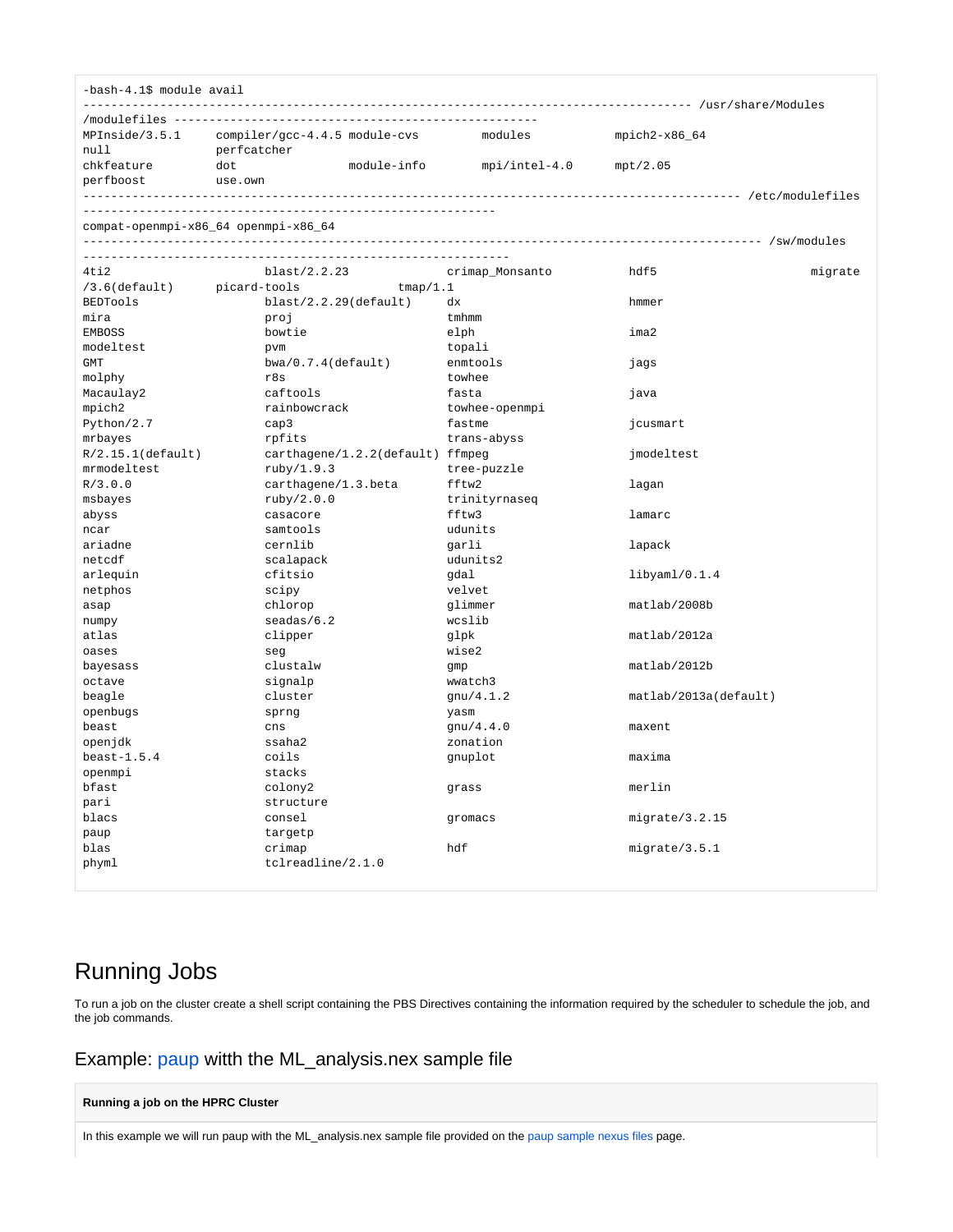After logging into the cluster download the example file with the command:

```
-bash-4.1$ wget http://paup.csit.fsu.edu/data/ML_analysis.nex
--2014-03-11 13:08:16-- http://paup.csit.fsu.edu/data/ML_analysis.nex
Resolving paup.csit.fsu.edu... 144.174.50.3
Connecting to paup.csit.fsu.edu|144.174.50.3|:80... connected.
HTTP request sent, awaiting response... 200 OK
Length: 2990 (2.9K) [text/plain]
Saving to: "ML_analysis.nex"
100\% {\tt[\texttt{-----}} = \texttt{-----} = \texttt{-----} = \texttt{-----} = \texttt{-----} = \texttt{-----} = \texttt{-----} = \texttt{-----} = \texttt{-----} \quad 2,990 \qquad \texttt{---}.K/\texttt{s} \quad \text{in 0s}2014-03-11 13:08:17 (70.7 MB/s) - "ML_analysis.nex" saved [2990/2990]
```
### <span id="page-5-0"></span>**Creating the job script**

Using a text editor – examples include vim and nano – create your shell script with the filename: ML\_analysis.sh and the following contents (the colours are only used for illistration purposes below):

```
#!/bin/bash
#
# Checkpointing is to be done on a job at pbs_mom shutdown.
#
#PBS -c s
#
# Merge standard output and standard error streams into the named file.
#
#PBS -j oe
#
# Set the name of the job
#
#PBS -N ML_analysis
#
```
# Advise the scheduler that the job requires one cpu (ppn) from one node.

#PBS -l nodes=1:ppn=1

#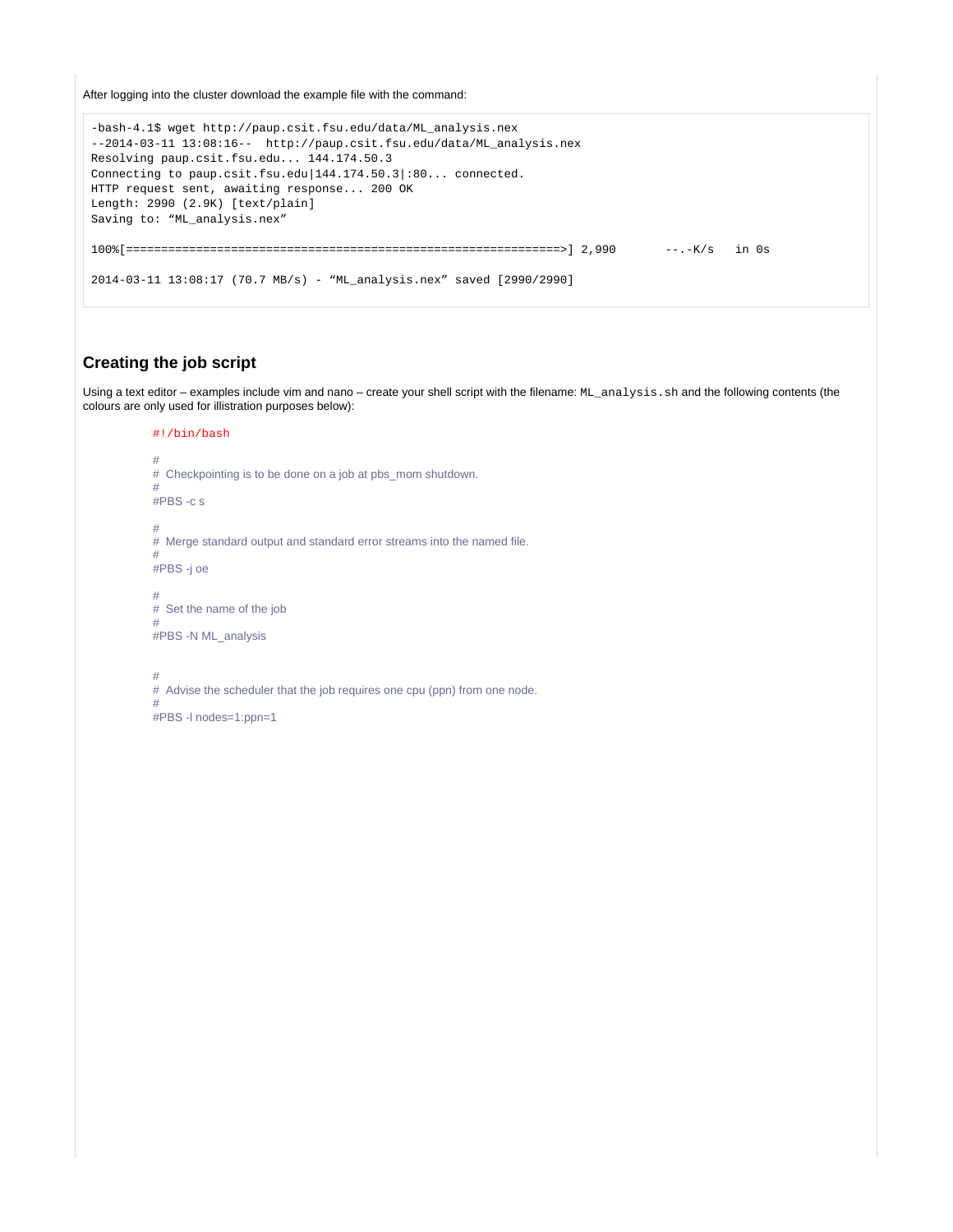# # Advise the scheduler about the amount of physical memory required. # kb for kilobytes, mb for megabytes, gb for gigabytes. # #PBS -l pmem=5gb # # Advise the scheduler that this job will have completed within 10 minutes. # #PBS -l walltime=00:10:00 # # Send mail at batch job abort/exit to the Email address provided. # #PBS -m ae #PBS -M [your.name@jcu.edu.au](mailto:your.name@jcu.edu.au) ncpu=`wc -l \$PBS\_NODEFILE | awk '{print \$1}'` echo "------------------------------------------------------" echo " This job is allocated "\$ncpu" CPU cores on " cat \$PBS\_NODEFILE | uniq echo "------------------------------------------------------" echo "PBS: Submitted to \$PBS\_QUEUE@\$PBS\_O\_HOST" echo "PBS: Working directory is \$PBS\_O\_WORKDIR" echo "PBS: Job identifier is \$PBS\_JOBID" echo "PBS: Job name is \$PBS\_JOBNAME" echo "------------------------------------------------------" cd \$PBS\_O\_WORKDIR source /etc/profile.d/modules.sh module load paup paup -n ML\_analysis.nex

#### Legand:

- 1. The very first line of the script file is the [Shebang,](http://en.wikipedia.org/wiki/Shebang_%28Unix%29) the shebang must always be the first line.
- 2. The second section contains the PBS directives. For more information on PBS directives please see the [HPC PBSPro script files](https://secure.jcu.edu.au/confluence/display/Public/HPC+PBSPro+script+files) page.
- 3. The third section outputs information about the job, and is only included as an example of what can be done.
- 4. The fourth section contains the commands that are actually run in the job. In this case we are using a [bash](http://www.tldp.org/LDP/abs/html/) shell.

### <span id="page-6-0"></span>**Submitting the Job - qsub**

The final step is to submit the job to the job scheduler:

```
-bash-4.1$ qsub ML_analysis.sh
148122.jobmgr.hpc.jcu.edu.au
```
#### <span id="page-6-1"></span>**Monitoring the Job - qstat**

Once the job has been submitted you can monitor its progress by using the qstat command.

When you first submit your job it is placed into the job queue, and its status column contains Q, meaning the job is in the queue:

|               | $-bash-4.15$ qstat $148122$ . jobmqr.hpc.jcu.edu.au |                  |                  |            |
|---------------|-----------------------------------------------------|------------------|------------------|------------|
| Job ID        | Name                                                | User             | Time Use S Oueue |            |
|               |                                                     |                  |                  |            |
| 148122.jobmgr | ML analysis                                         | <b>JCXXXXXXX</b> |                  | 0 O normal |

Once your job starts running its status changes to R:

| $-bash-4.15$ qstat $148122$ . jobmqr.hpc.jcu.edu.au |             |         |                  |  |  |
|-----------------------------------------------------|-------------|---------|------------------|--|--|
| Job ID                                              | Name        | User    | Time Use S Oueue |  |  |
|                                                     |             |         |                  |  |  |
| 148122.jobmgr                                       | ML analysis | jcxxxxx | 0 R normal       |  |  |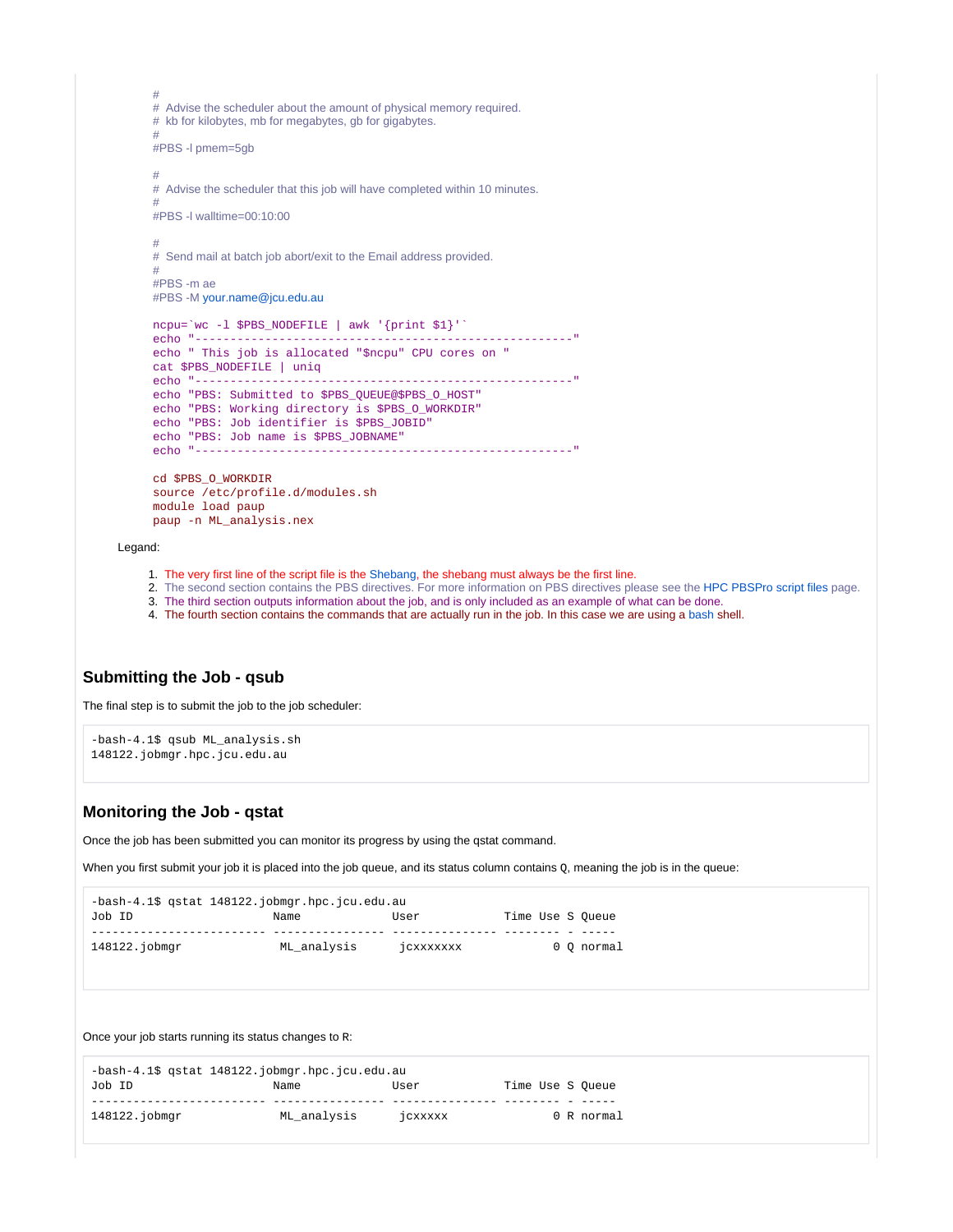You can display all of the jobs you are running:

-bash-4.1\$ qstat -u jcxxxxx -1n jobmgr.hpc.jcu.edu.au:

|                                               |          |        |             |              |              |              | Reg'd  | Reg'd             |    |
|-----------------------------------------------|----------|--------|-------------|--------------|--------------|--------------|--------|-------------------|----|
| Elap<br>Job ID<br>Time                        | Username | Oueue  | Jobname     | SessID NDS   |              | TSK          | Memory | Time              | -S |
|                                               |          |        |             |              |              |              |        |                   |    |
| 148185.jobmgr.hpc.jcu.<br>00:00:17<br>n026/19 | jcxxxxx  | normal | ML analysis | $\mathbf{0}$ | $\mathbf{1}$ | $\mathbf{1}$ |        | 5qb $500:00:00$ R |    |

All of the jobs running on the cluster:

| -bash-4.1\$ qstat<br>Job ID<br>$- - - -$ | Name                      | User     | Time Use S Queue    |
|------------------------------------------|---------------------------|----------|---------------------|
| 132501.jobmgr                            | DDWoodpcalL               | jcxxxxxx | 581:37:3 R normal   |
| 132502.jobmgr                            | DDWoodpca0.1L             | jcxxxxxx | 581:11:0 R normal   |
| 132503.jobmgr                            | DDWoodpca0.01L            | jcxxxxxx | 581:02:3 R normal   |
| 132504.jobmgr                            | DDWoodpca0.001L           | jcxxxxxx | 581:05:1 R normal   |
| 132560.jobmgr                            | IBWoodpcalL               | jcxxxxxx | 575:36:2 R normal   |
| 132561.jobmgr                            | IBWoodpca0.1L             | jcxxxxxx | 550:28:1 R normal   |
| 132562.jobmgr                            | IBWoodpca0.01L            | jcxxxxxx | 573:21:3 R normal   |
| 132563.jobmgr                            | IBWoodpca0.001L           | jcxxxxxx | 575:25:3 R normal   |
| 142918.jobmgr                            | DDpca0.001pcb1LL jcxxxxxx |          | 275:22:4 R normal   |
| 144744.jobmgr                            | fw0_PBS_CG1.3 jcxxxxxx    |          | 3597:28: R bigmem   |
| 144745.jobmgr                            | fw0_PBS_CG1.3 jcxxxxxx    |          | 2279:22: R bigmem   |
| 144746.jobmgr                            | fw0_PBS_CG1.3 jcxxxxxx    |          | 1098:06: R normal   |
| 144747.jobmgr                            | fw0_PBS_CG1.3 jcxxxxxx    |          | $928:26:1$ R normal |
| 144748.jobmgr                            | fw0_PBS_CG1.3 jcxxxxxx.   |          | 942:19:5 R normal   |
| 144753.jobmgr                            | fw0_PBS_CG1.3 jcxxxxxx    |          | $1434:04:$ R normal |
| 144754.jobmgr                            | fw0_PBS_CG1.3 jcxxxxxx    |          | $927:20:1$ R normal |
| 144756.jobmgr                            | fw0_PBS_CG1.3 jcxxxxxx    |          | 938:07:5 R normal   |
| 145377.jobmgr                            | fw0_PBS_CG1.3 jcxxxxxx    |          | 1145:52: R normal   |
| 145379.jobmgr                            | fw0_PBS_CG1.3 jcxxxxxx    |          | 1286:49: R normal   |
| 145381.jobmgr                            | fw0_PBS_CG1.3 jcxxxxxx    |          | 1034:06: R normal   |
| 145382.jobmgr                            | fw0_PBS_CG1.3 jcxxxxxx    |          | 740:05:5 R normal   |
| 145384.jobmgr                            | fw0 PBS CG1.3 jcxxxxxx    |          | 1285:28: R normal   |
| 145386.jobmgr                            | fw0_PBS_CG1.3 jcxxxxxx    |          | 1028:30: R normal   |
| 145387.jobmgr                            | fw0_PBS_CG1.3 jcxxxxxx    |          | 1070:39: R normal   |
| 145390.jobmgr                            | fw0_PBS_CG1.3 jcxxxxxx    |          | 1238:34: R normal   |
| 145391.jobmgr                            | fw0_PBS_CG1.3 jcxxxxxx.   |          | 2018:17: R normal   |
| 145392.jobmgr                            | fw0_PBS_CG1.3 jcxxxxxx    |          | 1585:10: R normal   |
| 145708.jobmgr                            | fw0_PBS_CG1.3 jcxxxxxx    |          | 1159:11: R normal   |
| 145756.jobmgr                            | fw0_PBS_CG1.3 jcxxxxxx    |          | 835:32:4 R normal   |
| 145790.jobmgr                            | fw0_PBS_CG1.3 jcxxxxxx.   |          | 1083:20: R normal   |
| 146395.jobmgr                            | 001pcb2500LL jcxxxxxx     |          | 145:38:3 R normal   |
| 146396.jobmgr                            | 001pcb7500LL jcxxxxxx     |          | 145:00:3 R normal   |
| 146397.jobmgr                            | 001pcb12500LL jcxxxxxx    |          | 152:09:2 R normal   |
| 146398.jobmgr                            | 001pcb5000LL jcxxxxxx     |          | 151:49:3 R normal   |
| 146399.jobmgr                            | 001pcb15000LL jcxxxxxx    |          | 143:16:2 R normal   |
| 146527.jobmgr                            | fw0_PBS_CG1.3 jcxxxxxx    |          | 547:57:0 R normal   |
| 147055.jobmgr                            | fw0_PBS_CG1.3 jcxxxxxx    |          | 362:59:2 R normal   |
| 147059.jobmgr                            | _567_bfw0_PBS jcxxxxxx    |          | 46:57:34 R normal   |
| 147060.jobmgr                            | _547_bfw0_PBS jcxxxxxx    |          | 46:56:16 R normal   |
| 147063.jobmgr                            | _543_bfw0_PBS jcxxxxxx    |          | 46:59:03 R normal   |
| 147065.jobmgr                            | fw0_PBS_CG1.3 jcxxxxxx    |          | 297:58:1 R normal   |
| 147070.jobmgr                            | _573_bfw0_PBS jcxxxxxx    |          | 51:54:44 R normal   |
| 147071.jobmgr                            | _549_btw0_PBS jcxxxxxx    |          | $51:45:14$ R normal |
| 147072.jobmgr                            | _550_bfw0_PBS jcxxxxxx    |          | 46:32:31 R normal   |
| 147073.jobmgr                            | _532_bfw0_PBS jcxxxxxx    |          | 51:36:30 R normal   |
| 147074.jobmgr                            | _575_bfw0_PBS jcxxxxxx    |          | $50:08:14$ R normal |
| 147096.jobmgr                            | _582_bfw0_PBS jcxxxxxx    |          | $51:10:26$ R normal |
| 147097.jobmgr                            | _578_bfw0_PBS jcxxxxxx    |          | 51:08:43 R normal   |
| 147101.jobmgr                            | _568_bfw0_PBS jcxxxxxx    |          | 46:43:19 R normal   |
| 147106.jobmgr                            | _539_bfw0_PBS jcxxxxxx    |          | 46:40:11 R normal   |
| 147115.jobmgr                            | es.1km_1km.sh jcxxxxxx    |          | 50:46:46 R normal   |
|                                          |                           |          |                     |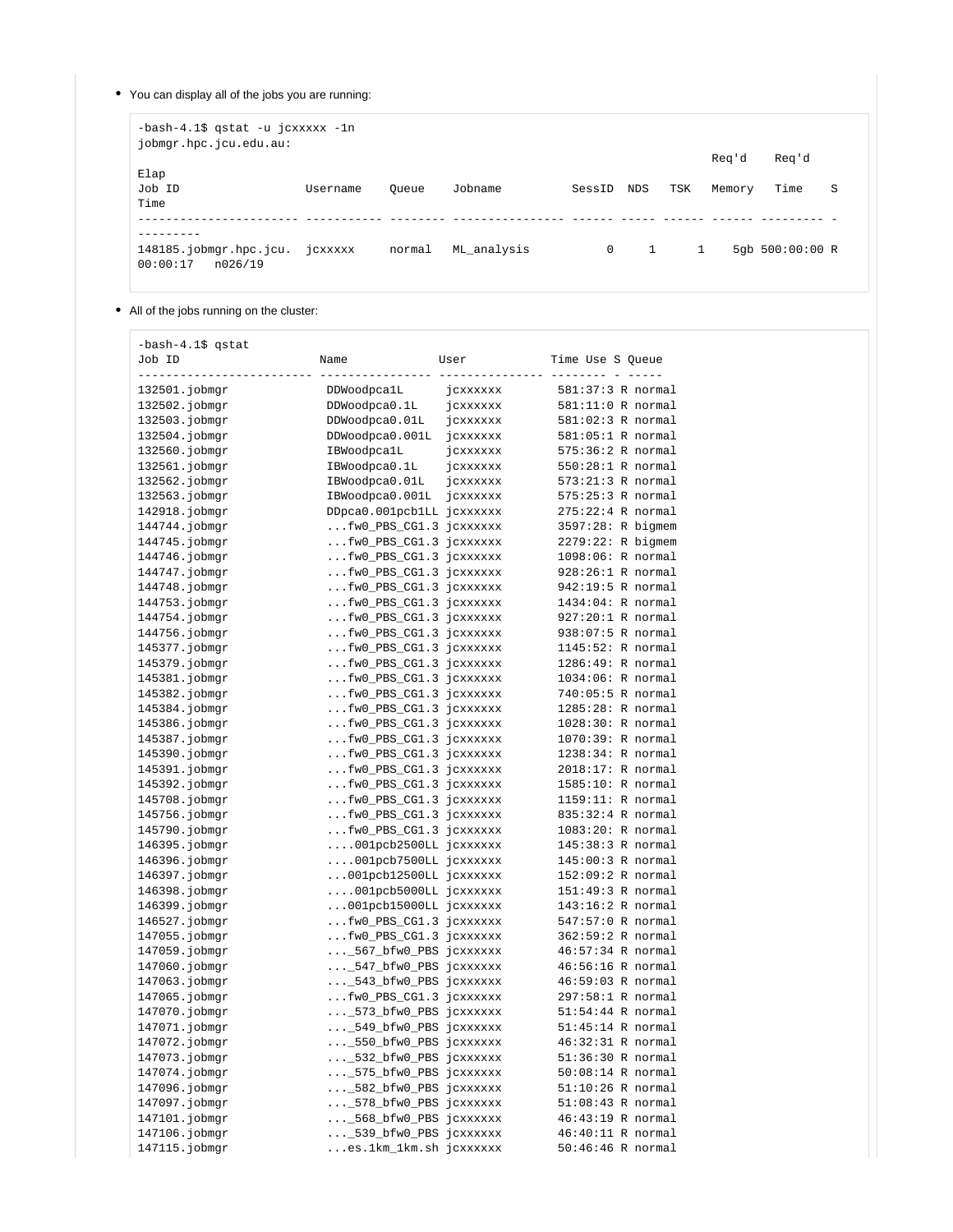| 147203.jobmgr | NarrowBoxParent         | JCXXXXXX             | $140:35:0$ R normal |            |
|---------------|-------------------------|----------------------|---------------------|------------|
| 147206.jobmgr | NarrowBoxParent         | jcxxxxxx             | $150:53:4$ R normal |            |
| 147207.jobmgr | NarrowBoxParent         | jcxxxxxx             | 125:10:5 R normal   |            |
|               |                         |                      |                     |            |
| 147212.jobmgr | NarrowBoxParent         | jcxxxxxx             | 151:57:4 R normal   |            |
| 147213.jobmgr | NarrowBoxParent         | jcxxxxxx             | 164:20:4 R normal   |            |
| 147215.jobmgr | NarrowBoxParent         | jcxxxxxx             | 160:11:4 R normal   |            |
| 147216.jobmgr | NarrowBoxParent         | jcxxxxxx             | 157:02:1 R normal   |            |
| 147217.jobmgr | NarrowBoxParent         | jcxxxxxx             | 163:39:0 R normal   |            |
| 147218.jobmgr | NarrowBoxParent         | jcxxxxxx             | 156:11:5 R normal   |            |
|               |                         |                      |                     |            |
| 147219.jobmgr | NarrowBoxParent         | jcxxxxxx             | 140:37:4 R normal   |            |
| 147220.jobmgr | NarrowBoxParent         | jcxxxxxx             | 149:46:1 R normal   |            |
| 147221.jobmgr | NarrowBoxParent         | jcxxxxxx             | $141:12:4$ R normal |            |
| 147222.jobmgr | NarrowBoxParent         | jcxxxxxx             | 136:42:2 R normal   |            |
| 147224.jobmgr | NarrowBoxParent         | jcxxxxxx             | 132:20:5 R normal   |            |
| 147225.jobmgr | NarrowBoxParent         | jcxxxxxx             | 153:33:0 R normal   |            |
| 147274.jobmgr | NarrowBox               |                      | 138:18:2 R normal   |            |
|               |                         | jcxxxxxx             |                     |            |
| 147275.jobmgr | NarrowBox               | jcxxxxxx             | 142:08:0 R normal   |            |
| 147318.jobmgr | _bfw0_PBS_1.2 jcxxxxxx  |                      | 39:59:20 R normal   |            |
| 147325.jobmgr | NarrowBox               | jcxxxxxx             | 148:00:2 R normal   |            |
| 147331.jobmgr | fw0_PBS_CG1.3 jcxxxxxx  |                      | 248:00:3 R normal   |            |
| 147332.jobmgr | fw0_PBS_CG1.3 jcxxxxxx  |                      | 229:03:3 R normal   |            |
| 147391.jobmgr | NarrowBox               | jcxxxxxx             | 126:32:5 R normal   |            |
|               |                         |                      |                     |            |
| 147398.jobmgr | NarrowBox               | jcxxxxxx             | 125:48:5 R normal   |            |
| 147470.jobmgr | fw0_PBS_CG1.3 jcxxxxxx  |                      | 232:50:4 R normal   |            |
| 147471.jobmgr | fw0_PBS_CG1.3 jcxxxxxx  |                      | 196:34:1 R normal   |            |
| 147472.jobmgr | fw0_PBS_CG1.3 jcxxxxxx  |                      | 415:56:4 R normal   |            |
| 147494.jobmgr | or.1km_1km.sh jcxxxxxx  |                      | 25:36:45 R normal   |            |
| 147495.jobmgr | us.1km_1km.sh jcxxxxxx  |                      | 26:03:45 R normal   |            |
| 147496.jobmgr | us.1km_1km.sh jcxxxxxx  |                      | 26:04:44 R normal   |            |
|               |                         |                      |                     |            |
| 147498.jobmgr | us.1km_1km.sh jcxxxxxx  |                      | 25:59:16 R normal   |            |
| 147499.jobmgr | ii.1km_1km.sh jcxxxxxx. |                      | $11:43:42$ R normal |            |
| 147502.jobmgr | fw0_PBS_CG1.3 jcxxxxxx  |                      | 131:28:4 R normal   |            |
| 147576.jobmgr | NarrowBox               | jcxxxxxx             | $60:24:11$ R normal |            |
| 147577.jobmgr | NarrowBox               | jcxxxxxx             | 60:36:39 R normal   |            |
| 147584.jobmgr | NarrowBox               | jcxxxxxx             | 52:12:36 R normal   |            |
| 147590.jobmgr | NarrowBox               | jcxxxxxx             | 49:06:43 R normal   |            |
|               |                         |                      |                     |            |
| 147616.jobmgr | NarrowBox               | jcxxxxxx             | 33:08:43 R normal   |            |
| 147619.jobmgr | NarrowBox               | jcxxxxxx             | 30:28:18 R normal   |            |
| 147621.jobmgr | NarrowBox               | jcxxxxxx             | 30:33:22 R normal   |            |
| 147629.jobmgr | es.1km_1km.sh jcxxxxxx  |                      | $07:04:15$ R normal |            |
| 147630.jobmgr | ae.1km_1km.sh jcxxxxxx  |                      | 07:15:13 R normal   |            |
| 147631.jobmgr | ra.1km_1km.sh jcxxxxxx  |                      |                     | 0 Q normal |
| 147632.jobmgr | ii.1km_1km.sh jcxxxxxx  |                      |                     | 0 Q normal |
|               |                         |                      |                     |            |
| 147634.jobmgr | ta.1km_1km.sh jcxxxxxx  |                      |                     | 0 Q normal |
| 147635.jobmgr | mi.1km_1km.sh jcxxxxxx  |                      |                     | 0 Q normal |
| 147636.jobmgr | ii.1km_1km.sh jcxxxxxx  |                      |                     | 0 Q normal |
| 147637.jobmgr | ei.1km_1km.sh jcxxxxxx  |                      | 07:02:52 R normal   |            |
| 147647.jobmgr | NarrowBox               | jcxxxxxx             | $13:28:24$ R normal |            |
| 147651.jobmgr | run RSEM.sh             | jcxxxxxx             | 21:46:18 R normal   |            |
| 147652.jobmgr | NarrowBox               | jcxxxxxx             | 19:52:35 R normal   |            |
|               |                         |                      |                     |            |
| 147657.jobmgr | NarrowBox               | jcxxxxxx             | 18:04:53 R normal   |            |
| 147665.jobmgr | NarrowBox               | jcxxxxxx             | 16:17:01 R normal   |            |
| 147702.jobmgr | NarrowBox               | jcxxxxxx             | $13:03:45$ R normal |            |
| 147820.jobmgr | NarrowBox               | jcxxxxxx             | 10:16:38 R normal   |            |
| 148021.jobmgr | NarrowBox               | jcxxxxxx             | 08:41:26 R normal   |            |
| 148022.jobmgr | NarrowBox               | jcxxxxxx             | $08:42:34$ R normal |            |
| 148087.jobmgr |                         |                      | 07:45:33 R normal   |            |
|               | NarrowBox               | jcxxxxxx             |                     |            |
| 148095.jobmgr | NarrowBox               | jcxxxxxx             | $07:03:12$ R normal |            |
| 148096.jobmgr | NarrowBox               | jcxxxxxx             | 07:10:18 R normal   |            |
| 148099.jobmgr | NarrowBox               | jcxxxxxx             | $06:54:12$ R normal |            |
| 148100.jobmgr | NarrowBox               | jcxxxxxx             | 06:38:54 R normal   |            |
| 148101.jobmgr | NarrowBox               | jcxxxxxx             | 06:46:31 R normal   |            |
| 148108.jobmgr | NarrowBox               | jcxxxxxx             | 05:57:17 R normal   |            |
|               |                         |                      |                     |            |
| 148124.jobmgr | NarrowBox               | jcxxxxxx             | $05:11:52$ R normal |            |
| 148126.jobmgr | NarrowBox               | jcxxxxxx             | 04:49:25 R normal   |            |
| 148138.jobmgr | NarrowBox               | jcxxxxxx             | 04:30:48 R normal   |            |
| 148150.jobmgr | NarrowBox               | jcxxxxxx             | 03:46:22 R normal   |            |
| 148154.jobmgr | NarrowBox               | jcxxxxxx             | $03:19:45$ R normal |            |
| 148179.jobmgr | NarrowBox               | jcxxxxxx             | 00:10:33 R normal   |            |
|               | NarrowBox               |                      | 00:10:57 R normal   |            |
| 148180.jobmgr |                         | jcxxxxxx<br>jcxxxxxx | 00:30:19 R normal   |            |
| 148182.jobmgr | NarrowBox               |                      |                     |            |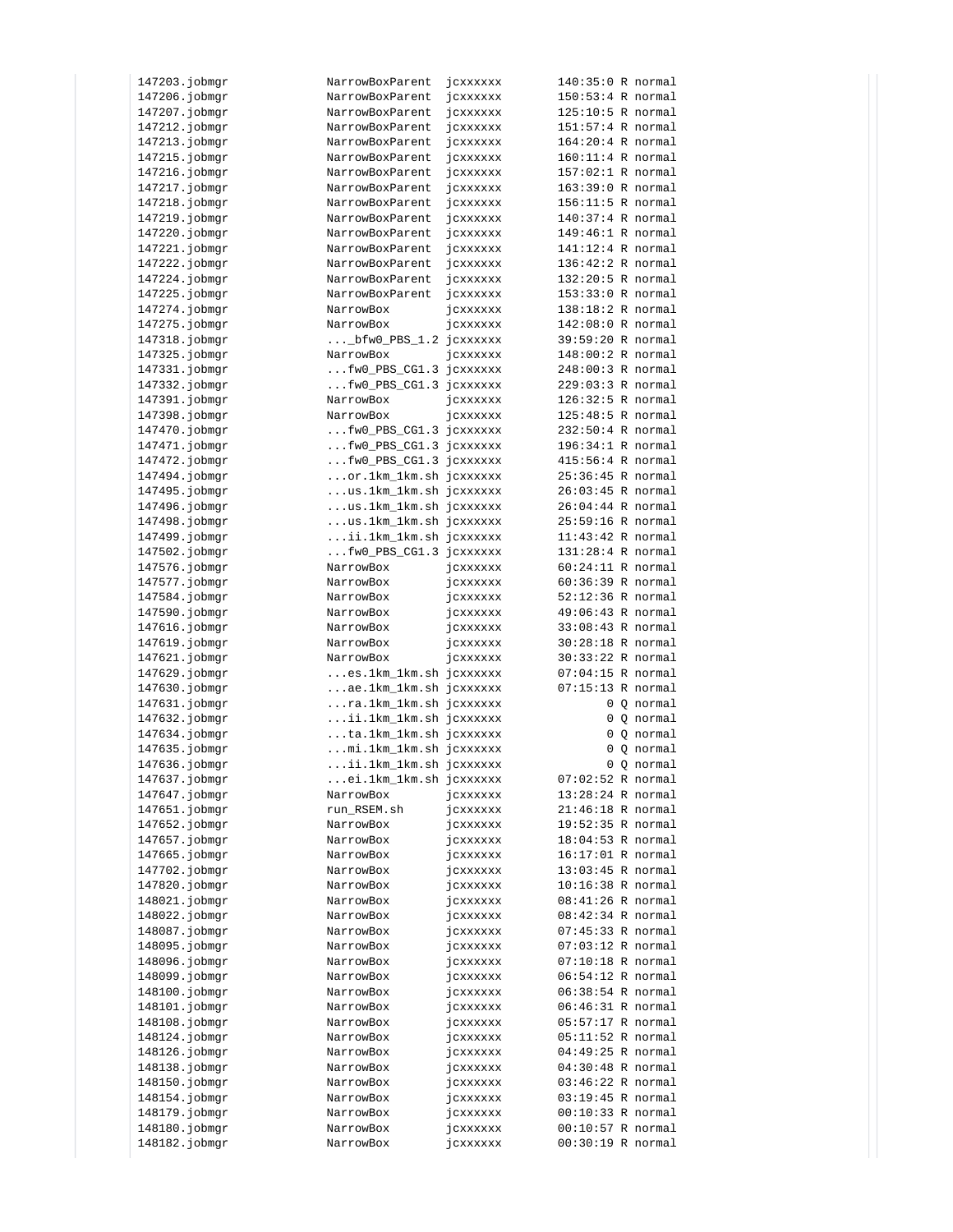#### <span id="page-9-0"></span>**Deleting a job - qdel**

If you need to your job you can use the qdel command

```
-bash-4.1$ qdel 148122.jobmgr.hpc.jcu.edu.au
```
### <span id="page-9-1"></span>**Your job's Output**

Different programs have different ways of outputting their data. If they output data directly to a file then your results will be in whatever file you specified. If, however, the results are printed out to the standard out (as is the case for this example) then PBS captures them into a file for you.

```
------------------------------------------------------
 This job is allocated 1 CPU cores on
n025nfs
             ------------------------------------------------------
PBS: Submitted to normal@n029.default.domain
PBS: Working directory is /home/jcxxxxx/paup
PBS: Job identifier is 148122.jobmgr.hpc.jcu.edu.au
PBS: Job name is ML_analysis
------------------------------------------------------
P A U P *
Portable version 4.0b10 for Unix
Tue Mar 11 13:36:52 2014
        -----------------------------NOTICE-----------------------------
         This is a beta-test version. Please report any crashes,
         apparent calculation errors, or other anomalous results.
         There are no restrictions on publication of results obtained
         with this version, but you should check the WWW site
         frequently for bug announcements and/or updated versions.
         See the README file on the distribution media for details.
 ----------------------------------------------------------------
Processing of file "~/ML_analysis.nex" begins...
Data read in DNA format
Data matrix has 8 taxa, 200 characters
Valid character-state symbols: ACGT
Missing data identified by '?'
"Equate" macros in effect:
  R, r == > \{AG\}Y, Y == > \{CT\}M, m == > \{AC\}K, k == > \{GT\}S, S == > \{CG\}W, w == > \{AT\}H, h ==> {ACT}
  B, b == > \{CGT\}V, V == > \{ACG\}D, d == > \{AGT\}N, n ==> {ACGT}
Neighbor-joining search settings:
  Ties (if encountered) will be broken systematically
  Distance measure = uncorrected ("p")
  (Tree is unrooted)
   Tree found by neighbor-joining method stored in tree buffer
  Time used = <1 sec (CPU time = 0.00 sec)
Neighbor-joining tree:
/--------------------------------------------- A
```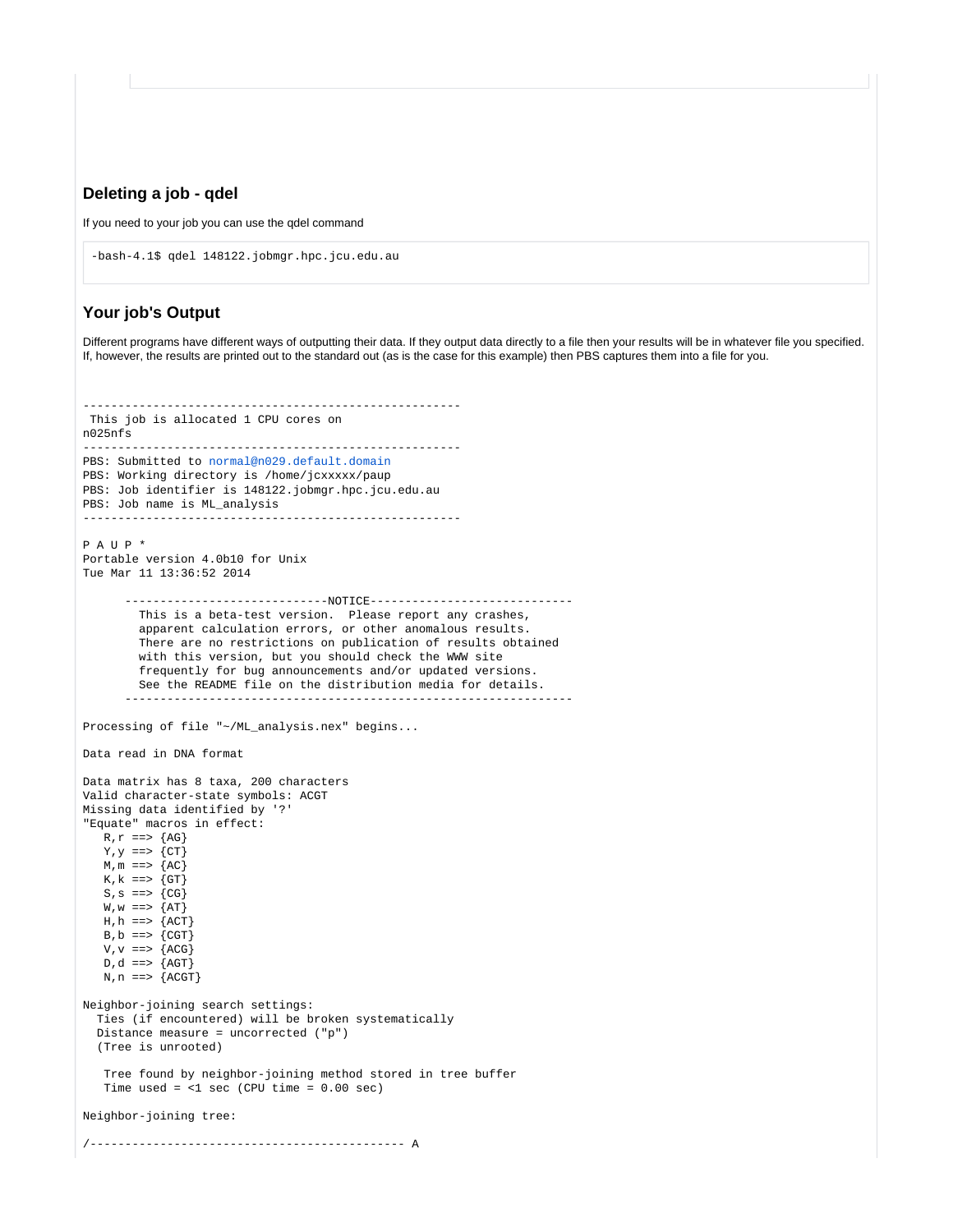